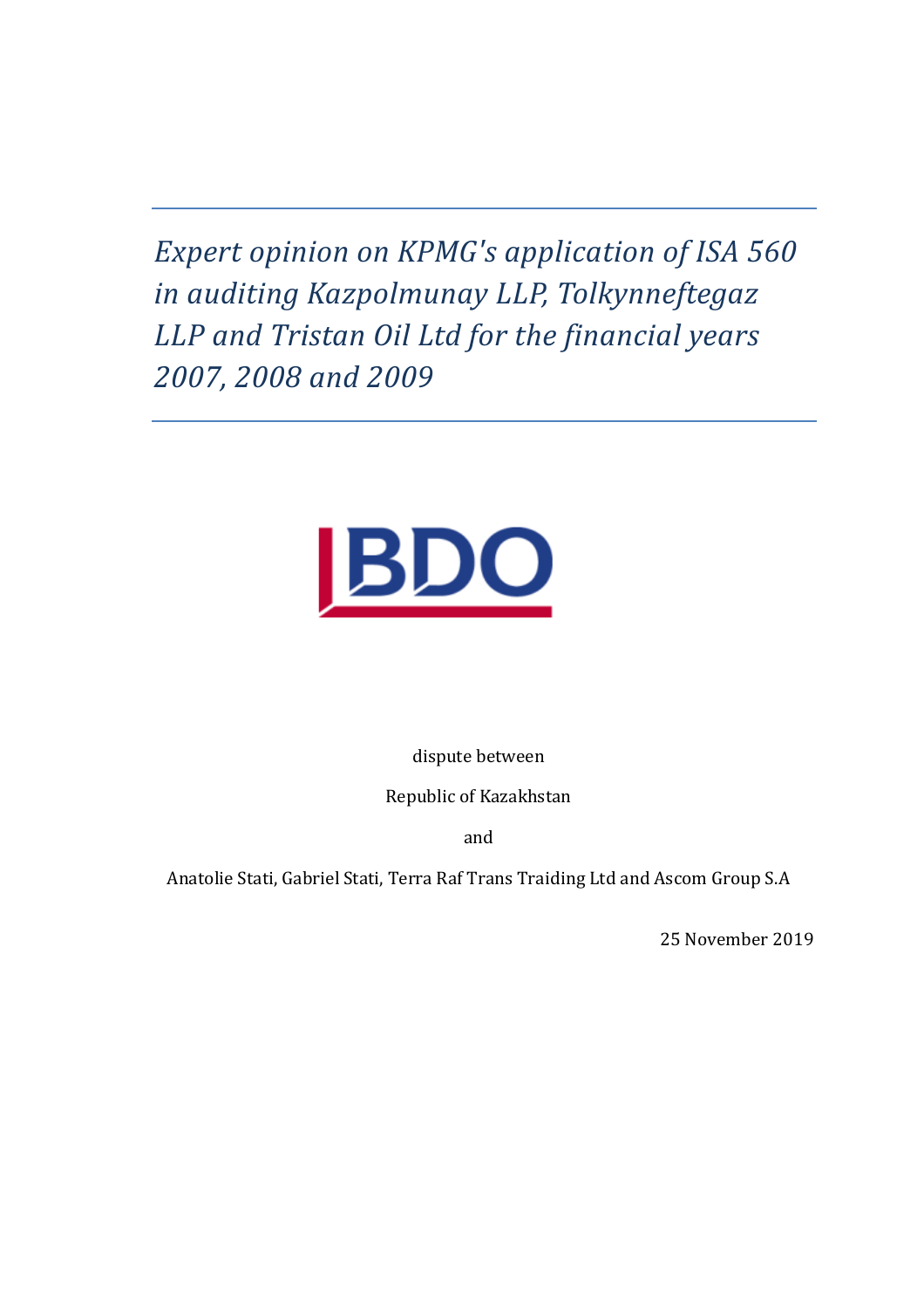

## TERMS AND ABBREVIATIONS

| <b>BDO Appendix</b>   | Appendices to this report                                                                                                                                                                                                                                                                                                                        |
|-----------------------|--------------------------------------------------------------------------------------------------------------------------------------------------------------------------------------------------------------------------------------------------------------------------------------------------------------------------------------------------|
| Assurance engagements | An engagement in which the auditor aims to obtain<br>sufficient and appropriate evidence to be able to submit<br>a statement designed to enhance the degree of<br>confidence of the intended users other than the<br>responsible party regarding the results of measurements<br>or valuation of an underlying review object against<br>criteria. |
| Stati et al.          | Anatolie Stati, Gabriel Stati, Terra Raf Trans Traidning<br>Ltd and Ascom Group S.A.                                                                                                                                                                                                                                                             |
| <b>HSF</b>            | Herbert Smith Freehills Germany LLP                                                                                                                                                                                                                                                                                                              |
| <b>IFRS</b>           | International Financial Reporting Standards                                                                                                                                                                                                                                                                                                      |
| <b>ISA</b>            | International Standards on Auditing                                                                                                                                                                                                                                                                                                              |
| ISQC 1                | Quality control for audit firms that perform audit and<br>review of financial reports as well as other Assurance<br>engagements and related services.                                                                                                                                                                                            |
| Kazakhstan            | Republic of Kazakhstan                                                                                                                                                                                                                                                                                                                           |
| <b>KPMG</b>           | <b>KPMG Audit LLC</b>                                                                                                                                                                                                                                                                                                                            |
| <b>MSA</b>            | Mannheimer Swartling Law Firm Aktiebolag                                                                                                                                                                                                                                                                                                         |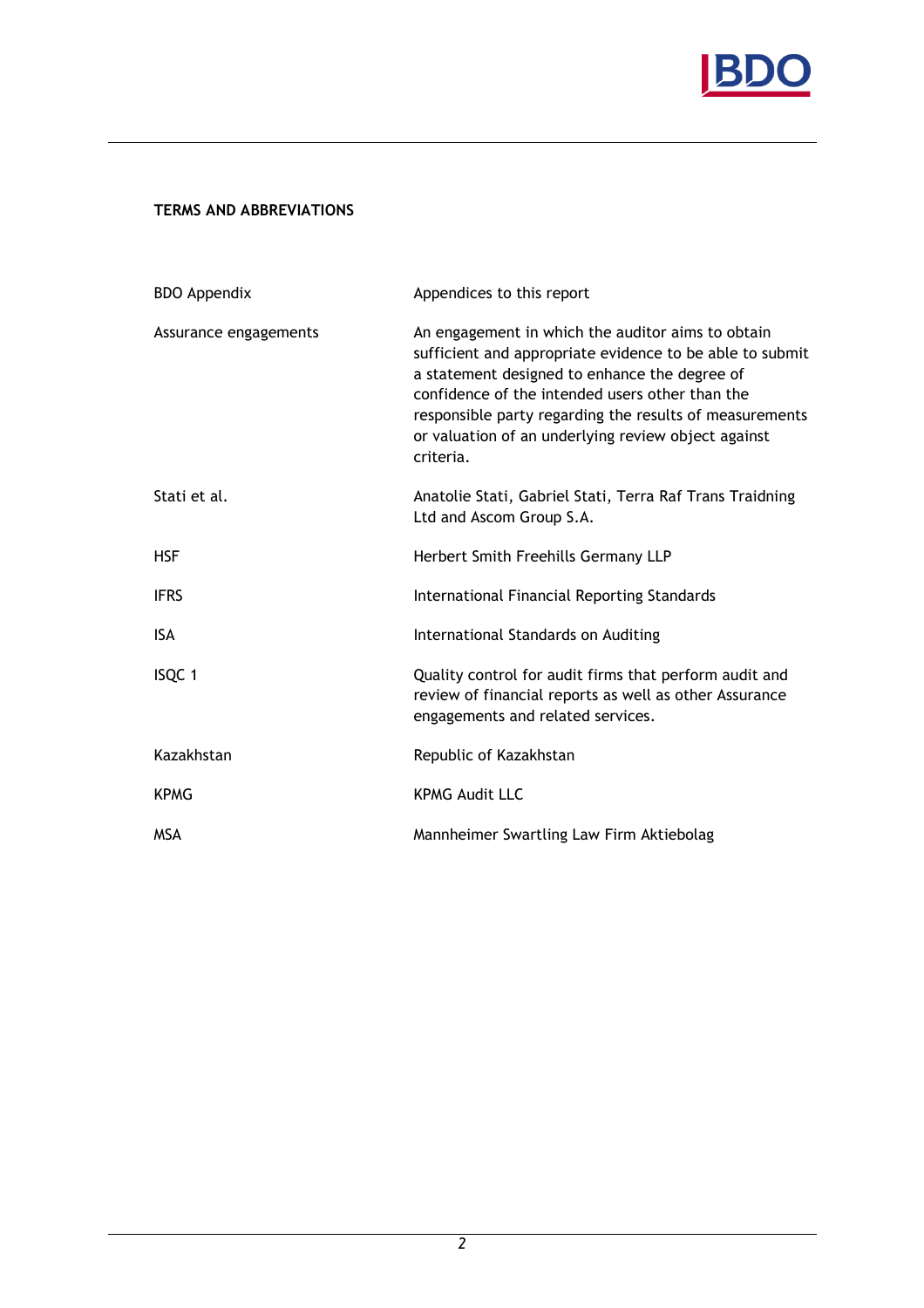

# TABLE OF CONTENTS

| 1.<br>1.1               |                                                                             |  |
|-------------------------|-----------------------------------------------------------------------------|--|
| 1.2                     |                                                                             |  |
| 1.3                     |                                                                             |  |
| 1.4                     |                                                                             |  |
| 1.5                     |                                                                             |  |
| $\overline{2}$ .<br>2.1 |                                                                             |  |
| 2.2                     |                                                                             |  |
| 2.3                     |                                                                             |  |
| 3.<br>3.1               |                                                                             |  |
| 3.2                     |                                                                             |  |
| 3.3                     | Auditor's actions after submission of report (ISA 560 Subsequent events)  8 |  |
| 4.<br>4.1               |                                                                             |  |
| 5.                      |                                                                             |  |
| 6.                      |                                                                             |  |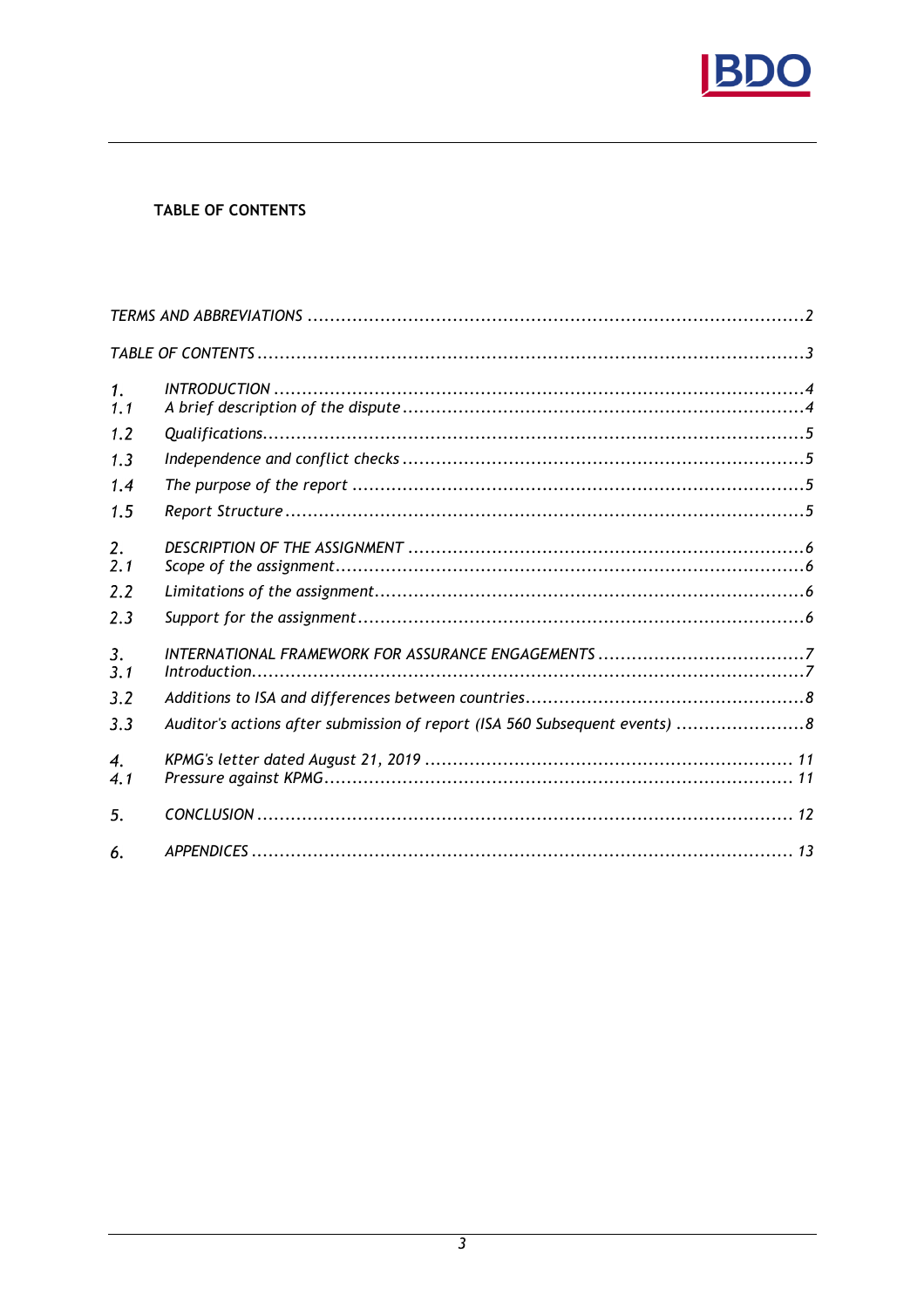

#### $1<sub>1</sub>$ INTRODUCTION

#### A brief description of the dispute  $1.1$

- 1 On December 19, 2013, an arbitral award was rendered in SCC Case No. V (2010/116) between, on the one hand, Anatolie Stati, Gabriel Stati, Terra Raf Trans Traiding Ltd and Ascom Group S.A. ("Stati et al.") and, on the other hand, the Republic of Kazakhstan ("Kazakhstan"). The arbitral award ordered that Kazakhstan pay damages of approximately USD 497 million to Stati et al.
- 2 Kazakhstan has unsuccessfully challenged and moved to invalidate the arbitral award before the Svea Court of Appeal, which rendered a judgment on December 9, 2016. In the Court of Appeal's judgment, Kazakhstan's requests that the Court of Appeal set aside or invalidate the arbitral award were denied.
- 3 Since the arbitral award was rendered, Stati et al. have tried to enforce it in several countries. Kazakhstan's counsel has informed BDO that in the time following the arbitral award, Kazakhstan has obtained evidence that Kazakhstan lacked access to during the arbitration and during the subsequent case before the Court of Appeal.
- 4 Among other things, Kazakhstan, through its legal counsel, has received a letter (appendix 9) from the audit firm KPMG in which KPMG takes measures to prevent anyone from relying on the reports submitted for the financial years 2007, 2008 and 2009 regarding the companies Kazpolmunay LLP, Tolkynneftegaz LLP and Tristan Oil Ltd.
- 5 KPMGs letter to Stati dated February 15, 2016 (appendix 2) gives a view of the supporting evidence that KPMG received as of 2015 that made KPMG request an explanation from Stati in relation to the construction of an LPG Plant in Kazakhstan by Tolkynneftegaz LLP during 2007 – 2009. The LPG plant never entered into operation since the construction was discontinued in early 2009 when the plant was next to completion. The main components for the plant were supplied by TGE Gas GmbH at a cost of approx. USD 34million. According to KPMG the total cost for the construction of the plant amounted to USD 248 084 133 for the year ended 31 December 2009. At least a part of the cost for the construction of the LPG plant was charged from a company called Perkwood Investment Ltd ("Perkwood"). Perkwood was according to the new information KPMG received, a related party to Ascom Group and it was not an operating company. The company's accounts also showed that it was a dormant company.
- 6 Perkwood reportedly invoiced management fees of USD 43 852 108. This is a material amount from a company that was reportedly dormant. In addition, KPMG wanted Stati to provide supporting evidence regarding any material difference in cost for the LPG Plant charge from Perkwood to Tolkynneftegaz LLP compared to those actually charged by TGE Gas GmbH the ultimate supplier of the equipment. As KPMG states in the letter dated February 15, 2016, management fees and other cost that are not necessary for the construction of the LPG plant should be (according to IFRS) accounted as dividends. Recognition of part of the construction cost as dividends would reduce the book value of the LPG Plant.

4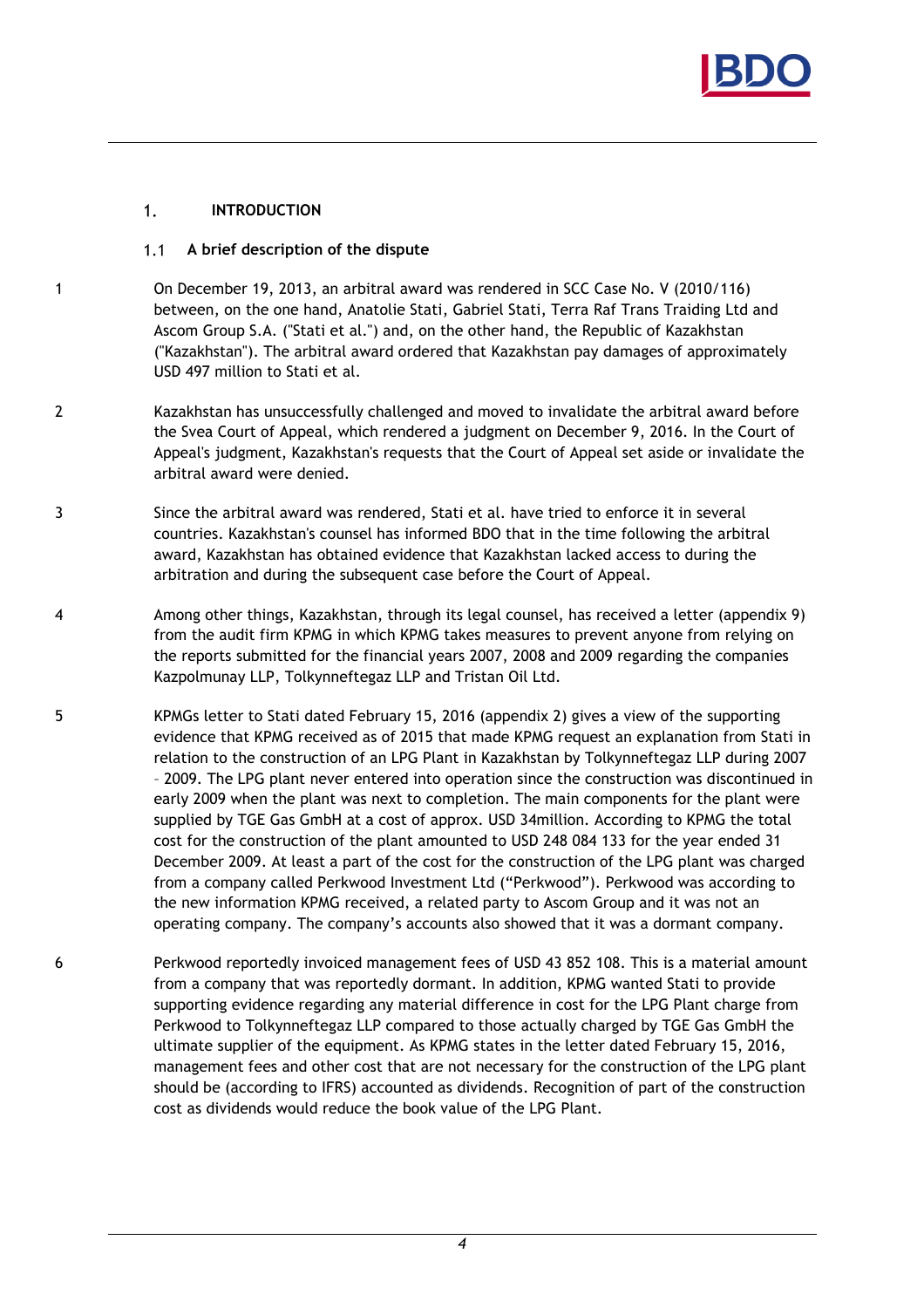

7 The information KPMG received forced them to request explanations from Stati, explanations, that Stati never provided (See attachment 2 – 4 and 6 – 11 for correspondence). The lack of explanations subsequently leads to KPMG submitting its letter to Stati dated August 21, 2019

#### $1.2$ Qualifications

- 8 This report has been written and produced by Mats Jakobsson, Authorized Public Accountant and Partner at BDO. Mats has many years of experience in auditing in most industries and is one of BDO's foremost experts in accounting, both under international and Swedish regulations.
- 9 Mats has been appointed as an expert on many previous occasions and has solid experience in rendering expert opinions in both court and arbitration proceedings. For further information on relevant professional experience, CV is attached as Appendix 1.

#### $1.3$ Independence and conflict checks

10 BDO have performed a conflict of interest check. There have been no reported circumstances which in any way could be perceived as affecting our independence with respect to the assignment BDO have received from Kazakhstan's legal counsel Herbert Smith Freehills Germany LLP ("HSF").

#### $1.4$ The purpose of the report

11 This report is only intended to be used in the dispute between Kazakhstan and Stati et al. It may not be used, by the parties to the dispute or anyone else, in any other context. The report does not constitute counseling and cannot establish advisory responsibility for BDO. Nor does BDO's report constitute an audit.

#### Report Structure  $1.5$

12 This report is structured as follows:

| Chapter 2: | Description of the assignment                     |
|------------|---------------------------------------------------|
| Chapter 3: | International framework for Assurance engagements |
| Chapter 4: | KPMG's letter dated August 21, 2019               |
| Chapter 5: | Conclusion                                        |
| Chapter 6: | Appendix list                                     |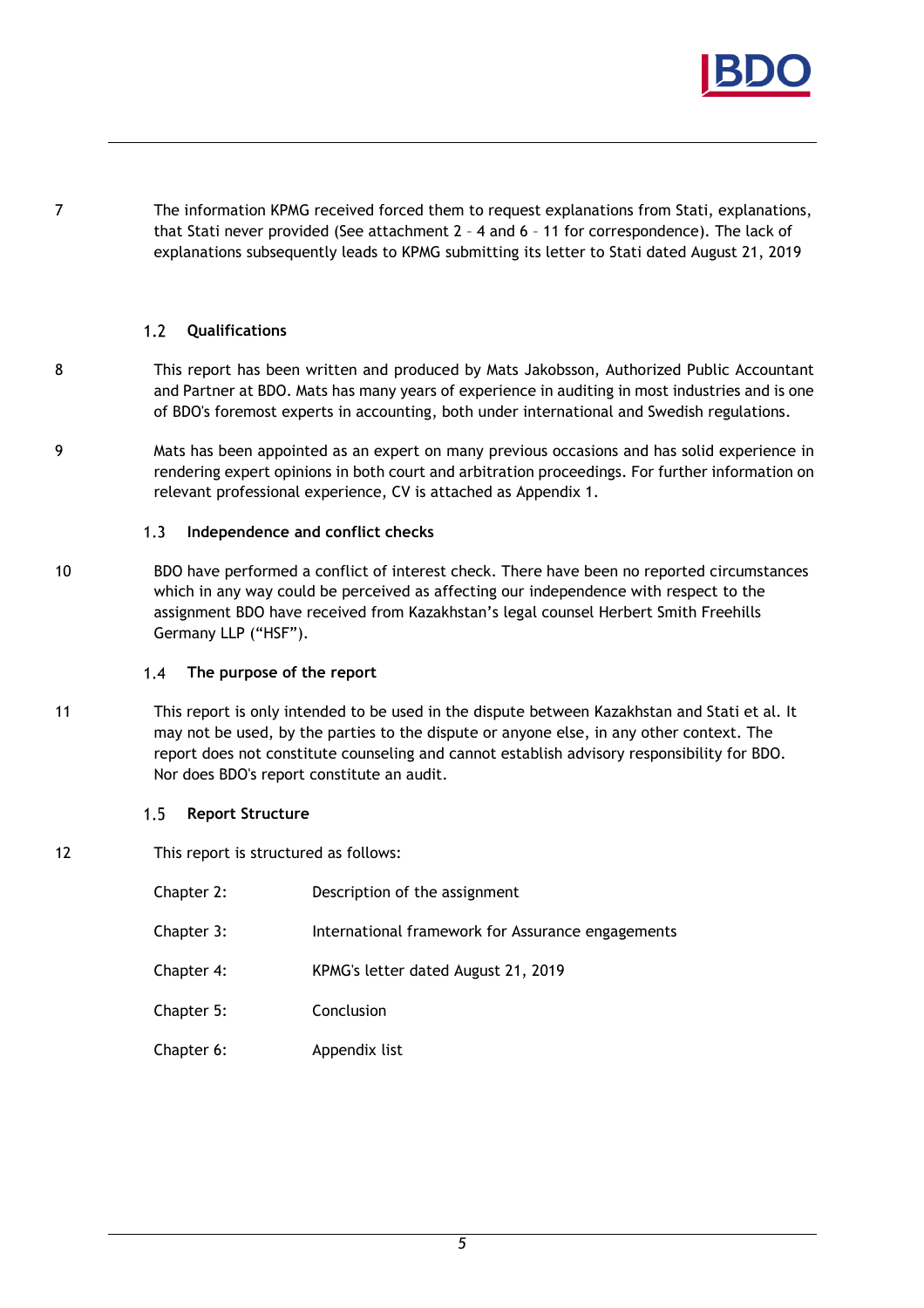

#### $2.$ DESCRIPTION OF THE ASSIGNMENT

#### $2.1$ Scope of the assignment

13 BDO have, by HSF, for its client Kazakhstan, been given the assignment of writing, as an expert, a report in which BDO briefly describe:

- the framework that an international accounting firm needs to relate to in order to revoke a submitted audit report and
- effect from an auditor's perspective of KPMG's letter dated August 21, 2019 with reference to audit reports submitted for annual reports and interim reports for the years 2007, 2008 and 2009 for the companies Kazpolumunay LLP, Tolkynneftegaz LLP and Tristan Oil Ltd.

#### $2.2$ Limitations of the assignment

14 BDO do not intend to make any assessment of the facts in this opinion, although BDO will comment on certain circumstances. By fact, BDO mean, for example the factual circumstances that form the basis of KPMG's decision to deliver its letter dated August 21, 2019.

#### $2.3$ Support for the assignment

15 This report is based on information from the following sources:

• Appendix 2-19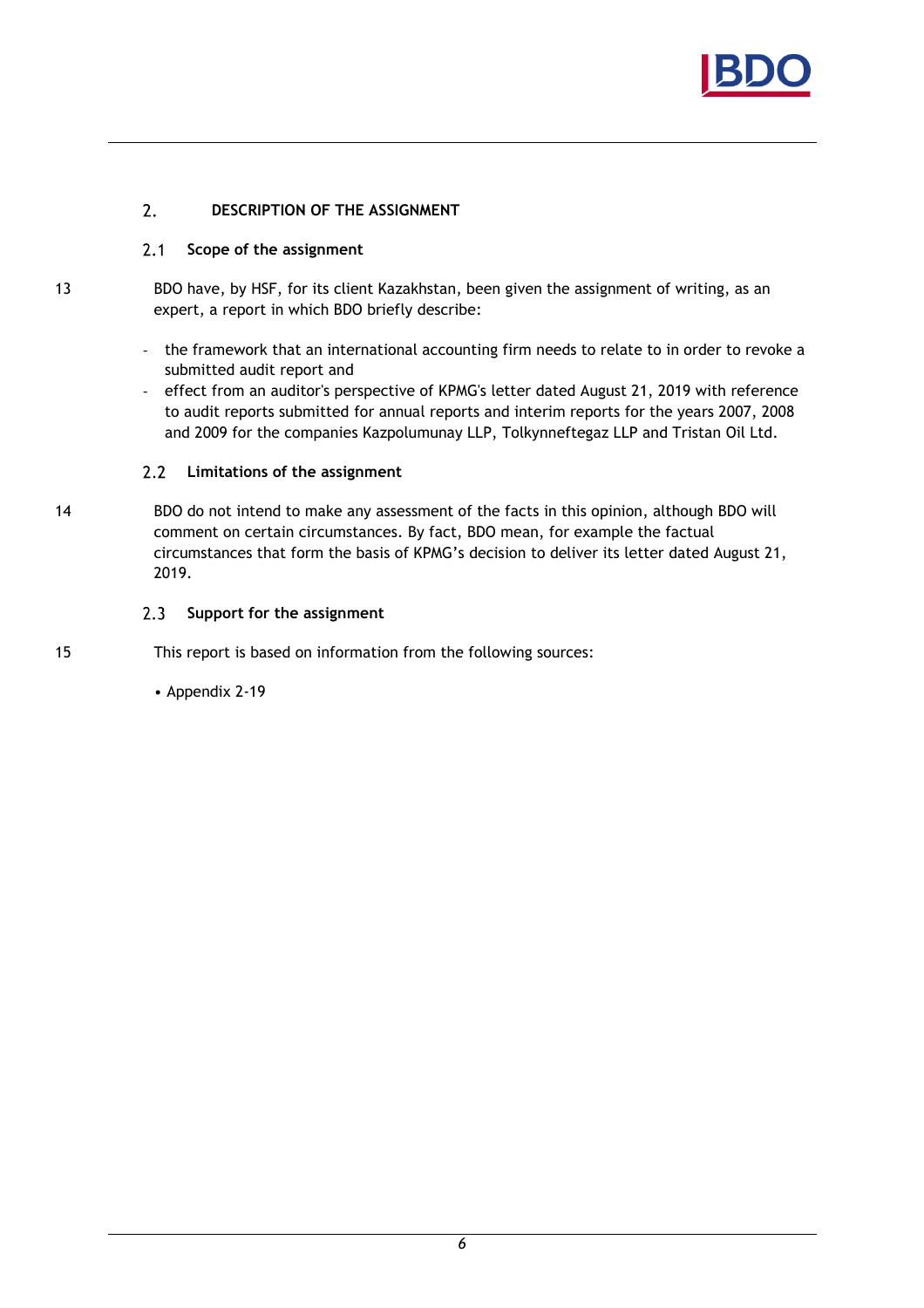

#### $3<sub>1</sub>$ INTERNATIONAL FRAMEWORK FOR ASSURANCE ENGAGEMENTS

#### $3.1$ Introduction

- 16 Auditing is an assurance engagement where an auditor or audit firm aims to obtain sufficient and appropriate evidence to be able to issue a statement on whether a financial report has been prepared in accordance with the applicable financial reporting framework. If not, it must be stated in the audit report. The audit report is issued with the aim of increasing the level of confidence of intended users of the financial report other than the responsible party.
- 17 Before an auditor can accept an assurance engagement, the auditor needs to ensure that the conditions for performing the assurance engagement are met. For the conditions for an assurance engagement to be met, the assignment must have the following characteristics:
	- I. The underlying subject matter must be appropriate.
	- II. The criteria to be used for the preparation of the audit object must be appropriate in view of the circumstances of the assignment (an example of criteria that is appropriate is that the financial statements should be prepared in accordance with IFRS).
	- III. The criteria to be applied when establishing need to be available to the intended users.
	- IV. The auditor should expect to be able to obtain the evidence needed to support the auditor's conclusion.
	- V. The auditor's statement when submitting an audit report is formulated in such a way that the statement is made with reasonable assurance.
- 18 In order to provide guidance on audit assignments and enhance the degree of confidence of the intended users, International Standards on Auditing (ISA) exist. ISA can be divided into different categories where 200 - 299 refers to the auditor's duties and responsibilities, 300 - 499 Planning and internal control, 500 - 599 Audit evidence, 600 - 699 Use of other people's work and 700 - 799 conclusions and reporting. If an international accounting firm chooses to submit a statement in accordance with ISA, this means that all relevant ISAs should be applicable to the audit.
- 19 In addition to the ISA, which for an auditor need to apply in the audit, there is also ISQC 1 "Quality control for audit firms that perform audit and review of financial reports and other assurance engagements and related services" ("ISQC 1"). ISQC 1 aims to ensure that an audit firm has a system for quality control of the audit as well as other assurance engagements and related services. The requirements of ISQC 1 mean that it will be necessary for an international audit firm to build a quality system that includes all companies that are part of the network. This is due to the fact that many assurance engagements extend over several countries, which results in auditors from several countries taking part of the audit. The only way to ensure quality in the audit is to introduce a quality system that covers all companies in the network.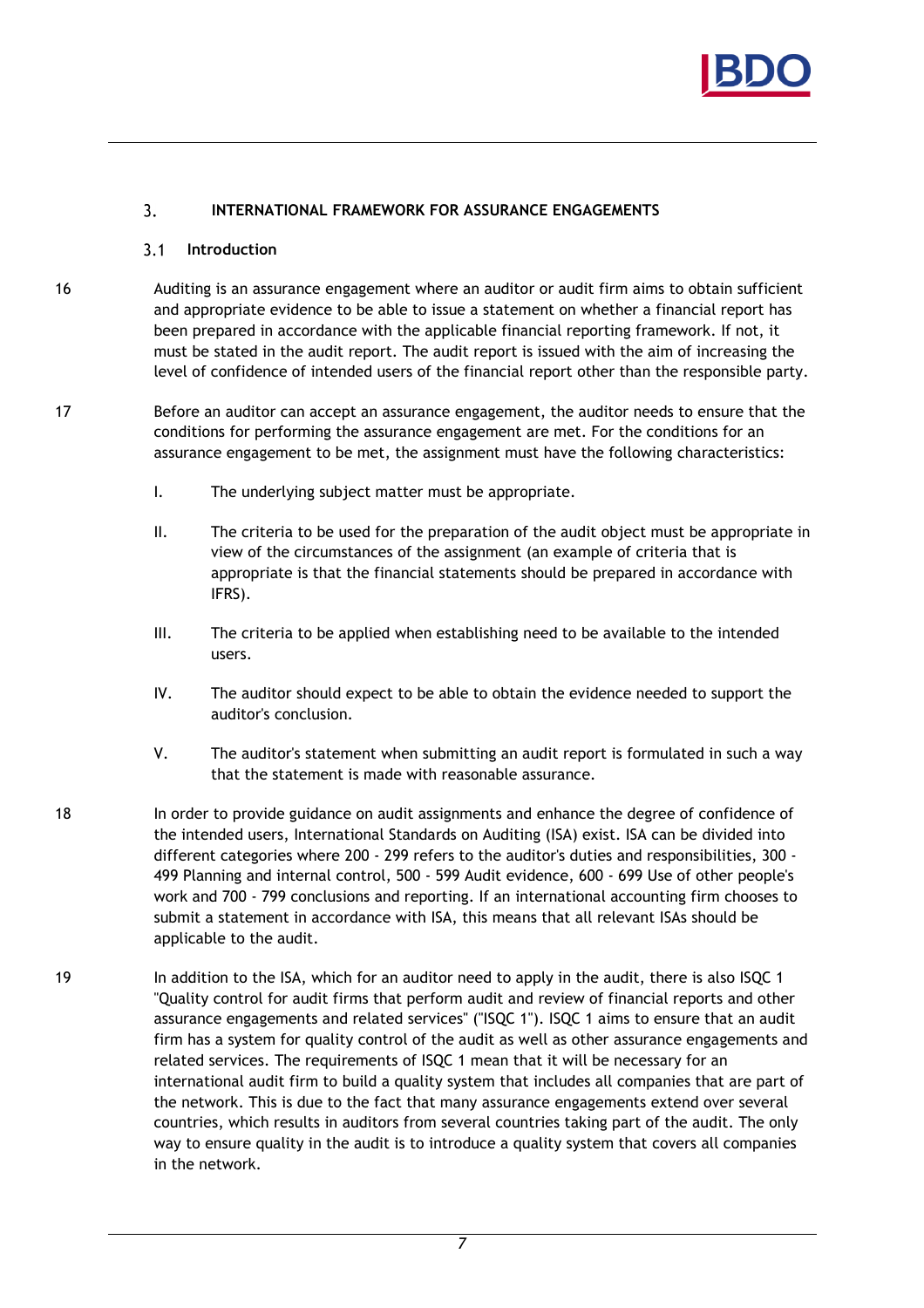

#### $3.2$ Additions to ISA and differences between countries

- 20 ISA are primarily prepared for the auditor's audit of financial reports but can also be used for review of other information. ISA do not deal with the responsibility that an auditor may have due to legislation in the country where the auditor operates. As an example, Sweden is relatively unique in the sense that, according to the Swedish Companies Act (SFS 2005: 551), the auditor is obliged to express an opinion on the management of a company. Nor is it generally natural in other countries for the auditor to express an opinion in the audit report about whether a company pays and reports taxes correctly.
- 21 It should be borne in mind in a Swedish comparison that in most countries there is no audit obligation, which means that auditing normally only occurs in the companies where there is a large general interest or scattered ownership. Smaller companies generally do not have audits in these countries in accordance with the standard required by ISA to the same extent as in Sweden.
- 22 ISA's starting point is to regulate how the financial audit is to be carried out, but it is often supplemented by legislation in different countries, which is then imposed in addition to what ISA state and which can differ. It means, for example, that ISA does not include the Swedish requirement for the auditor to report certain types of crimes in limited companies, if suspicion arises, to prosecutors.
- 23 Since ISA assume that the auditor complies with professional ethical rules that include, among other things, a duty of confidentiality, an auditor in different countries does not have the same means of pressure in cases where an auditor notes errors in his audit. According to ISA, the opportunity the auditor has for expressing his opinion is limited to the extent to which the audited object (eg a financial report) has been prepared in accordance with the stated framework (eg IFRS) or not. Errors and deficiencies of a company that the auditor is aware of that do not affect the financial report that the auditor should express an opinion on does not affect an Audit Report in accordance with the requirements of ISA.

#### $3.3$ Auditor's actions after submission of report (ISA 560 Subsequent events)

- 24 ISA 560 Subsequent events ("ISA 560") provide guidance on how an auditor should act when the auditor becomes aware of facts after the auditor submits its report. The auditor has no obligation to perform any audit procedures regarding the financial statement after the date of the auditor's report, but still needs to act in the event that the auditor receives facts that, had they been known to the auditor at the date of the auditor's report, would have caused the auditor to amend the auditor's report.
- 25 Again, the auditor needs to take into account the rules that apply in the country in which the report was issued. In cases where the auditor becomes aware of the facts before the financial report is issued, the auditor shall discuss the issue with the management and, where applicable, with the board. The purpose of the discussion is to determine whether the financial reports must be changed and how the management intends to handle the change. In cases where the company changes the financial report, the auditor needs to expand its audit to take into account the circumstances that caused the change before the auditor can submit its report.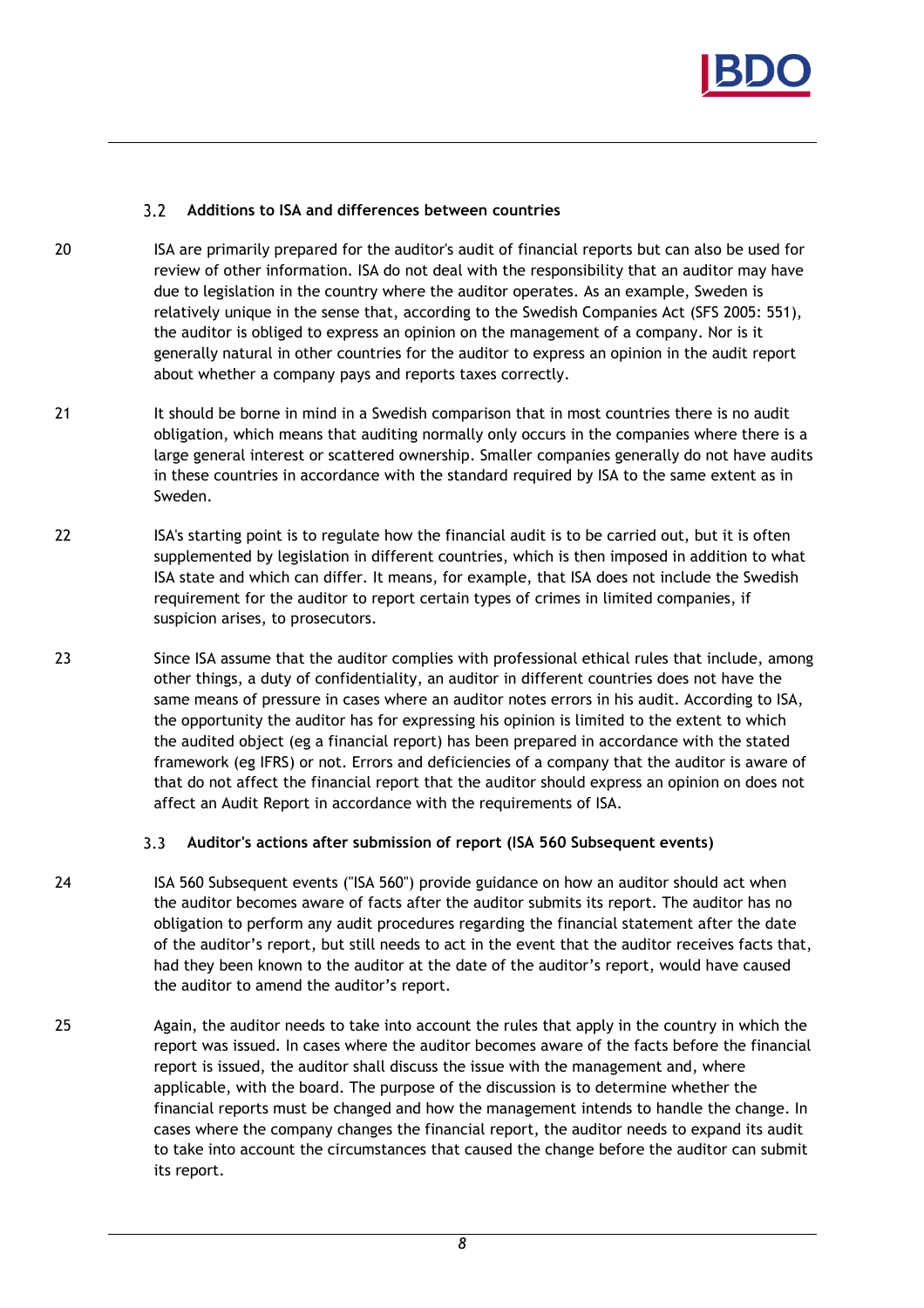

- 26 In cases where the management does not want to change the financial report or laws in some jurisdictions do not allow the management to change the financial report, if the report has not yet been submitted, the auditor should change its report and modify the statement before submitting it. If the report has already been submitted to the management or the board, the auditor must inform that this report shall not be issued to an external party before the necessary changes have been made. If the financial statements are subsequently issued without the necessary changes, the auditor shall take appropriate measures to try to prevent anyone from relying on the report submitted by the auditor.
- 27 ISA 560 provides guidance on how the auditor should act in cases where the auditor becomes aware of facts after the financial statements have been issued. Since the auditor has no obligation to carry out any further review after the submission of an audit report, new facts usually emerge in connection with the review of the coming years or the review of an interim report. In Sweden, earlier annual reports that are registered by the Swedish Companies Registration Office are generally not amended. In other countries where the requirements for registration are not the same, there is the possibility of retroactively adjusting the annual report. In cases where it is possible to correct a financial report, ISA 560 places the same requirements on the auditor as in the cases where the financial report has not yet been issued.
- 28 In Sweden, the auditor has various possilites to ensure that information that the previously submitted financial report and the auditor's report have been incorrect reaches the relevant stakeholders. On the one hand, there are legal requirements that require the auditor to report conditions that are extremely serious. As mentioned above, it is generally common for errors attributable to previous periods to be noted in connection with regular review of interim reports or review of future financial reports. In cases where the financial reports that are prepared do not include enough information about the errors that have become known, the auditor has the opportunity in its report to inform stakeholders about the errors that have occurred. This opportunity for information generally means that the companies themselves choose to inform stakeholders about the errors that have occurred.
- 29 An auditor in Sweden have the possibility to resign from the engagement if the board chooses not to act in such a way that the information becomes known about the errors in the financial reports that have been submitted. In the event an auditor resigns the assignment prematurely, the auditor must, pursuant to the Swedish Companies Act Chapter 9, section 23 immediately report this for registration. A copy of the notification must also be submitted to the company's board of directors. In the notification, the auditor must also "provide an account of what he or she has found in the audit he or she has performed during the part of the current financial year covered by the assignment." This means that in cases where an auditor becomes aware of facts that cause a need to inform stakeholders about errors in previous financial reports, there is a natural way for the auditor to take appropriate action to ensure that no one relies on the auditor's previously submitted report. This is by canceling the assignment prematurely. In countries where there is no audit obligation, this possibility does not generally exist, which means that the auditor needs to find other ways to ensure that no stakeholder relies on previously submitted reports from the auditor.
- 30 Because there are possible means of pressure for an auditor in Sweden to ensure that material information about errors that appear in a financial report is known, it is extremely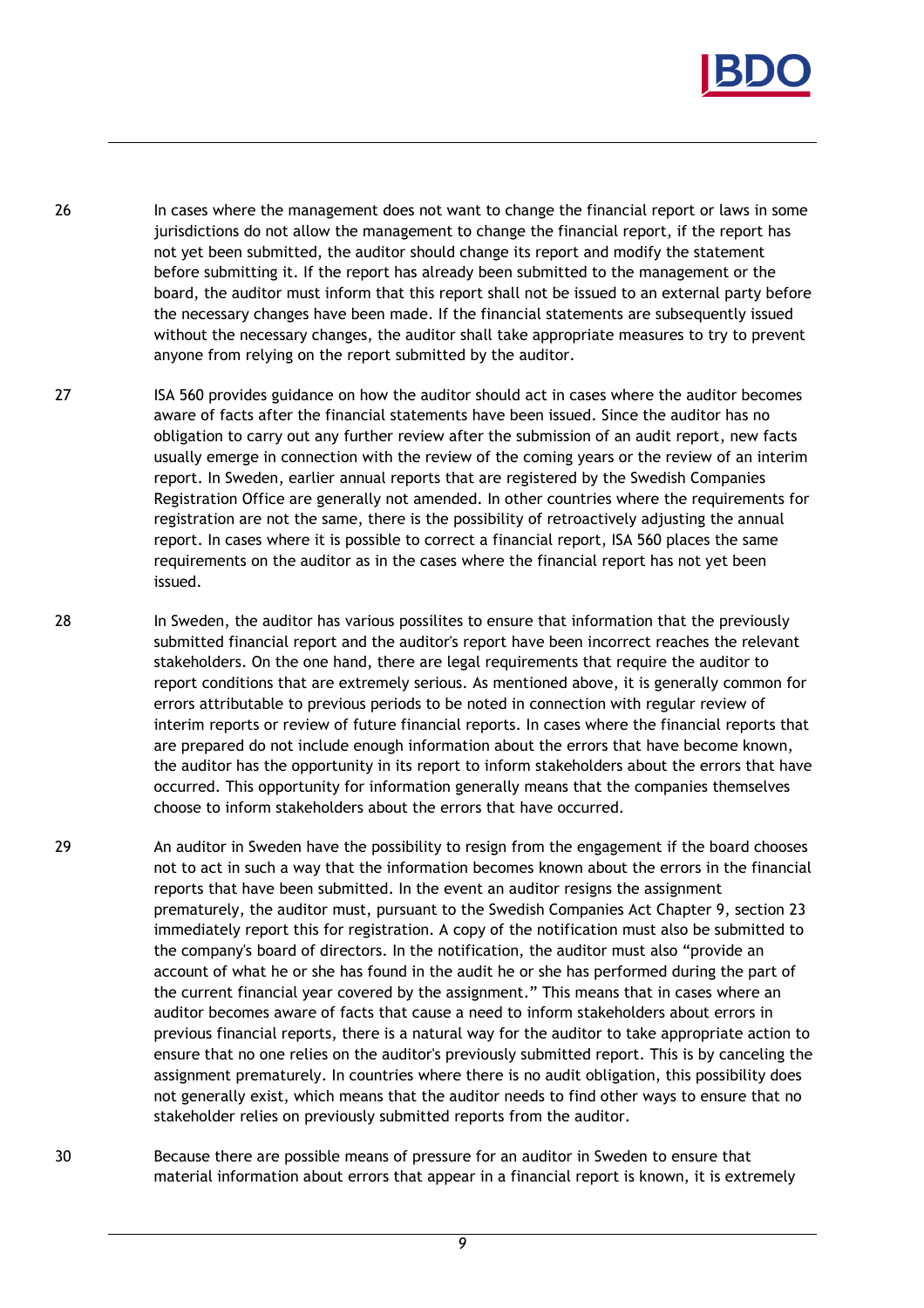

unusual for an audit firm to publish information that previously submitted reports cannot be relied upon. In countries where the conditions are not the same as in Sweden, ISA 560 p 17 states that in cases where the company management or the board, despite being informed about the errors, does not take the necessary measures, "the auditor shall take appropriate measures to try to prevent anyone from relying on the auditor's report. "As stated in item A 20 for the application of ISA 560", the auditor's course of action depends in part on the rights and obligations he or she has. Accordingly, the auditor may consider it appropriate to seek legal advice." As can be seen from the correspondence that has taken place between KPMG and representatives of Stati, the auditor's role when errors arise is generally difficult to handle in cases where the company itself does not contribute to rectification. If the auditor fails to act, he or she risks an external party relying on the submitted audit report, which may result in damages for which the audit firm may be liable, at the same time, as is evident from Anatolie Stati's letter dated February 26, 2016, the audit firm also risk a claim for damages from the client. The client can, of course, also be considered to be liable for damage if the audit firm incorrectly takes actions to prevent reliance on the auditor's report.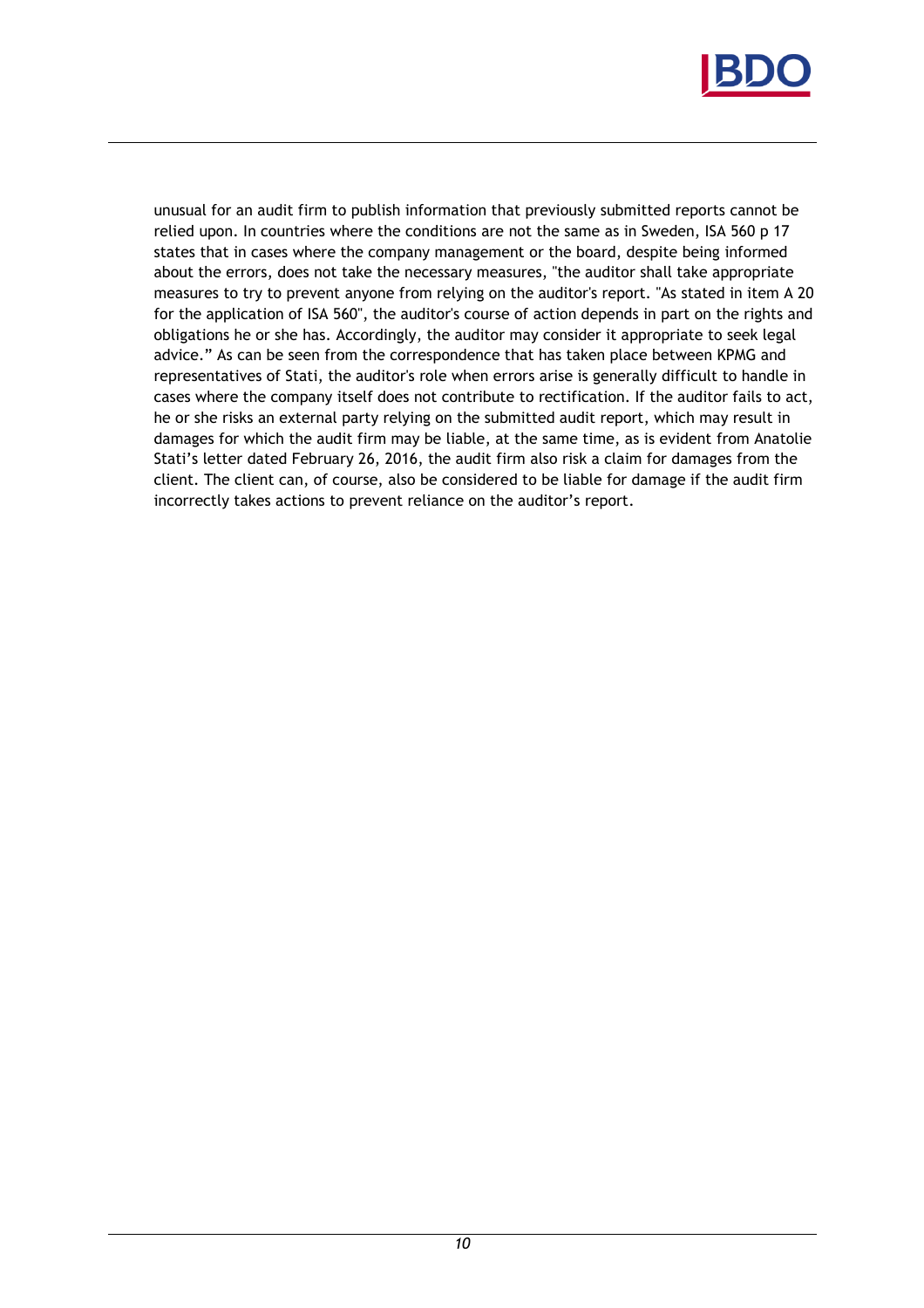

#### $\overline{4}$ . KPMG's letter dated August 21, 2019

- 31 BDO have read the letter KPMG sent on August 21, 2019 to HSF, to the attention of Dr Patricia Nacimiento, partner at HSF. BDO have also taken note of the letter from KPMG sent on the same day to Anatolie Stati. From the letters, BDO can read that KPMG has received documents from Dr Nacimiento, which BDO interpret as KPMG having obtained new facts which the auditors need to consider in accordance with the requirements set forth in ISA 560.
- 32 KPMG has subsequently assessed the obtained facts in accordance with the requirements of ISA 560 and assessed how the new information affects the accuracy of the reports it has submitted regarding the financial reports submitted by Kazpolmunay, Tolkynneftegaz and Tristan Oil. By the letters KPMG has sent to Mr. Anatolie Stati and Ascom group S.A., KPMG has subsequently attempted to obtain their view of the facts KPMG obtained from Ms Nacimiento and other sources. By letter dated October 3, 2019 (appendix 18) KPMG informs Stati that "..we have received no substantive response to the allegations we reported to you… (indeed, we note that you have made no effort at all to deny these.)" KPMG therefore explicitly uphold their August 21, 2019 letter.
- 33 Considering the requirements placed on an auditor in accordance with ISA 560 p 17, KPMG has made the assessment that the facts it has received mean that the financial reports need to be changed. If KPMG had access to the information when it submitted its initial reports, it would have resulted in KPMG having to disclose the errors in its reports. The conclusion that KPMG draws thus becomes that it needs to take steps to prevent reliance on the auditor's reports.
- 34 In this case, it should be noted that the annual reports and the interim reports have been prepared for the financial years 2007, 2008 and 2009. For normal companies, no one generally relies on annual reports that old. The confidence that someone seeks for a company is generally based on the most recently submitted annual report that shows the most up-to-date information. In this dispute between Kazakhstan and Stati et al. However, the annual reports still seem to play a significant role. For this reason, based on its position and analysis in accordance with ISA 560 p 17, KPMG needs to take the actions that it considers appropriate to prevent continued reliance on its reports when assessing the mentioned financial reports.

#### $4.1$ Pressure against KPMG

- 35 In a letter from representatives from Stati et al. dated September 25, 2019, it is stated that KPMG's position may be the result of pressure from Kazakhstan. BDO have no way of assessing the extent to which pressure has been directed at KPMG from Kazakhstan or Stati et al. other than by reading the letters from Stati (appendix 3, 14 and 17) and HSF (appendix 5, 8, 11 and 19) to KPMG. From the letters that BDO have received, BDO have not noted any pressure against KPMG by legal representatives for Kazakhstan. However, BDO can note from the correspondence that there was some pressure from legal counsel for Stati et al. against KPMG.
- 36 As is evident from a letter sent to KPMG (appendix 14) which, in addition to KPMG in Kazakhstan, also includes KPMG in Russia, UK and US, and the information available through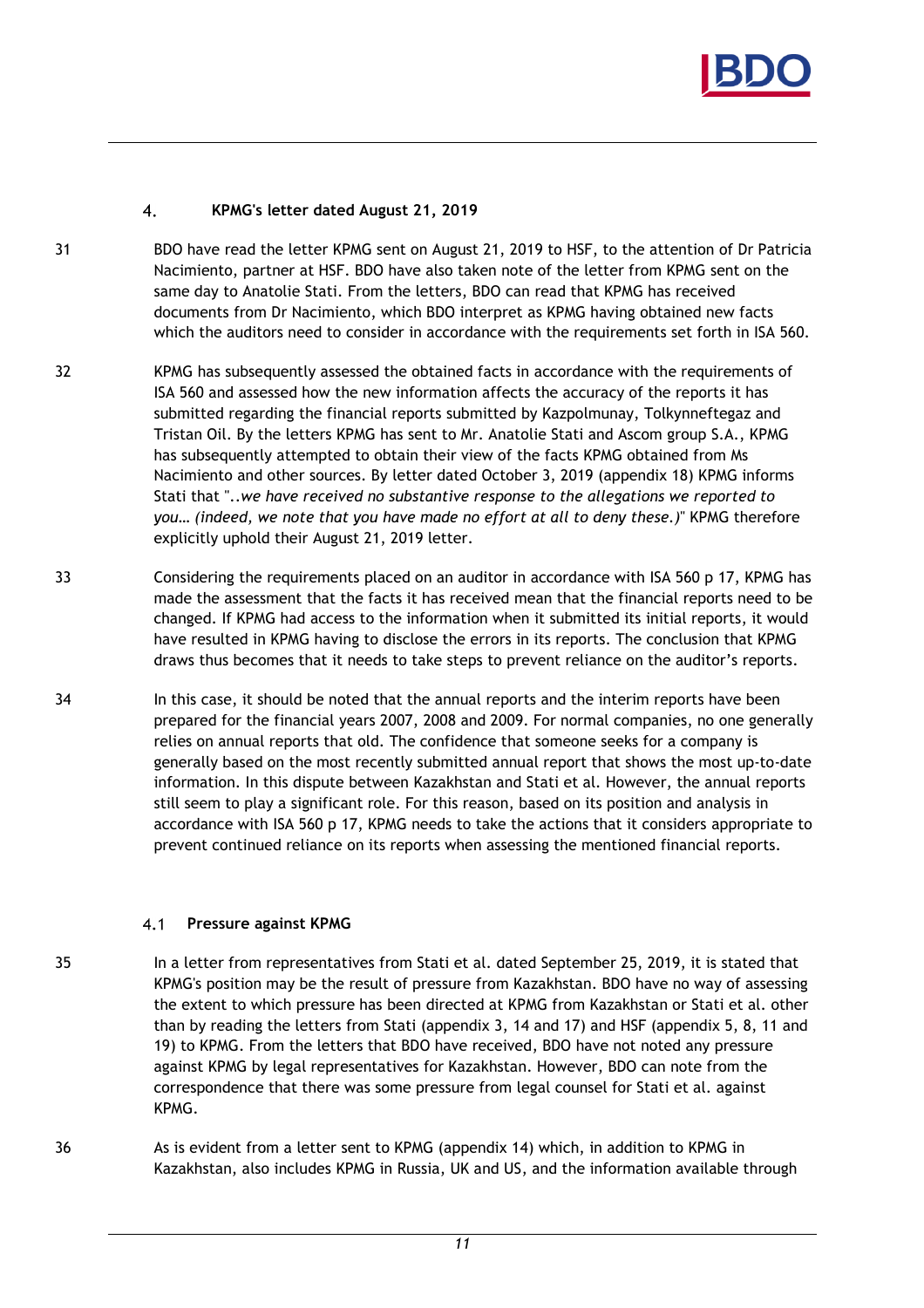

public channels, the action of KPMG is something that the "market" is aware of. The evidence that KPMG has based its position on could probably be examined by the media without any major difficulties, which means that improper conduct on the part of KPMG can probably seriously damage KPMG's brand. As BDO mentioned initially, the purpose of the audit is to increase the confidence of the user of a financial report. This means that the value of an audit firm's report is greatly reduced in cases where confidence in the audit firm is damaged.

- 37 The amounts at dispute are significant, which means that the risk of an audit firm submitting an opinion regardless of content is high. High risk generally means increased internal control by the audit firm, which must express its opinion in order to minimize the risk of a false statement.
- 38 Quality is the focus of all audit firms. BDO understand by reading KPMG's transparency report (see appendix 20, page 7) that their internal regulations, which they themselves have developed, are based on the rules ISQC 1. ISQC 1 states in paragraph 34 (see appendix 21) that the audit company must determine guidelines and procedures intended to provide reasonable assurance that a) "due consultation takes place in difficult or disputed matters" and d) "the conclusion reached by consultations leads to correct action."

#### 5. **CONCLUSION**

39 Based on our knowledge that KPMG applies ISQC 1, the significance of the issue for KPMG as a company and our knowledge of how difficult issues are handled at an audit firm, it is our belief that the statement KPMG made in the letters dated August 21, 2019 was prompted by a proper investigation by KPMG. It is also our assessment that the decision, to actively work to ensure that no one relies on the reports submitted by KPMG, has not been taken without KPMG having consulted its main experts on IAS and specifically IAS 560, as this is a requirement that auditing firms must comply with.

Stockholm, 25 November 2019

Mats Jakobsson Partner at BDO, Authorized Public Accountant

\_\_\_\_\_\_\_\_\_\_\_\_\_\_\_\_\_\_\_\_\_\_\_\_\_\_\_